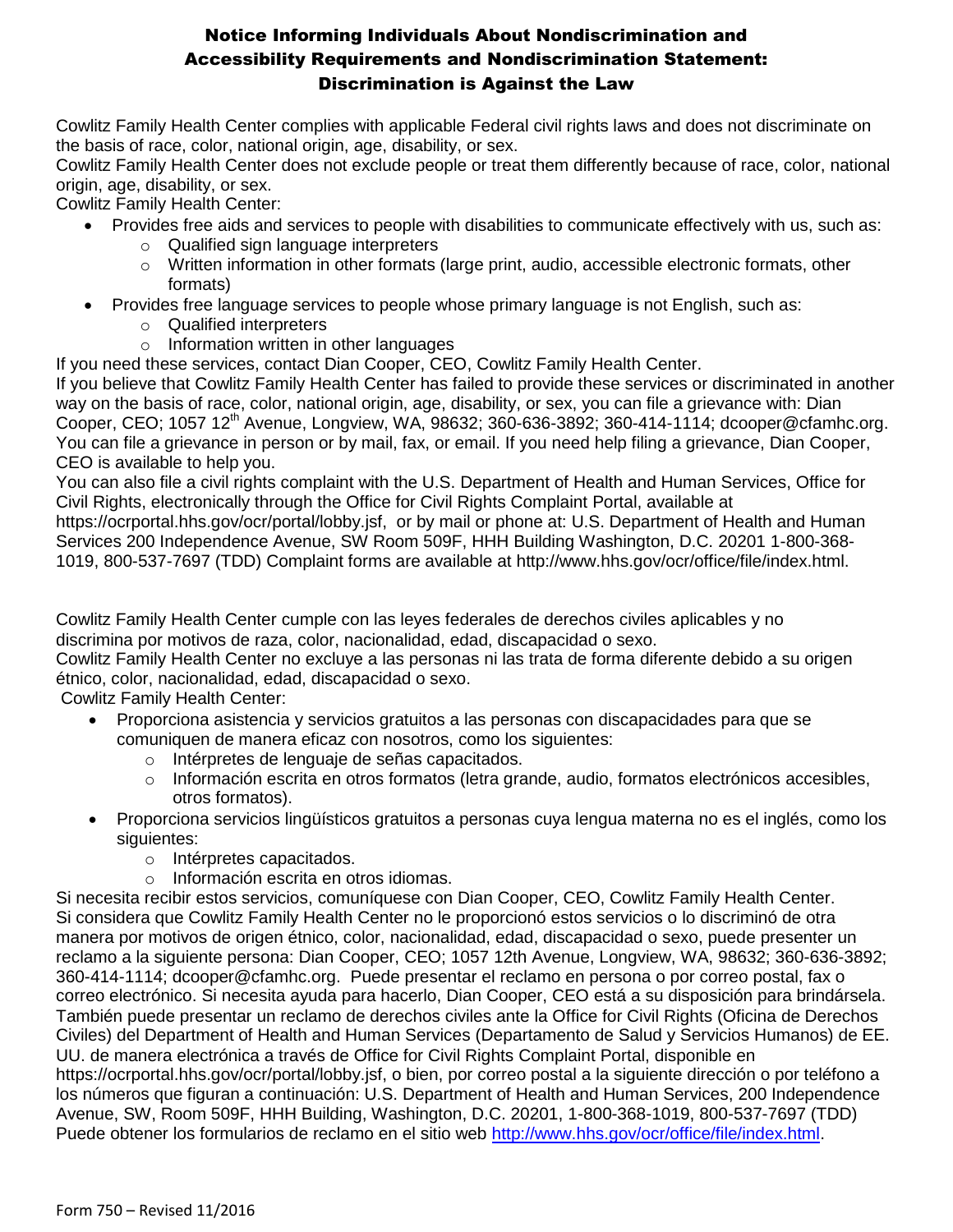Cowlitz Family Health Center 遵守適用的聯邦民權法律規定,不因種族、膚色、民族血統、年 齡、殘障或性別 而歧視任何人。

Cowlitz Family Health Center 不因種族、膚色、民族血統、年齡、殘障 或性別而排斥任何人或以不同的方式對 待他們。

Cowlitz Family Health Center:

- 向殘障人士免費提供各種援助和服務,以幫助他們與我們進行有效溝通,如:
	- o 合格的手語翻譯員
	- o 以其他格式提供的書面資訊(大號字體、音訊、無障礙電子格式、其他格式)
	- 向母語非英語的人員免費提供各種語言服務,如:
		- o 合格的翻譯員
		- o 以其他語言書寫的資訊

如果您需要此類服務,請聯絡 Dian Cooper, CEO, Cowlitz Family Health Center

如果您認為 Cowlitz Family Health Center 未能提供此類服務或者因種族、膚色、民族血統、年 齡、殘障或性別 而透過其他方式歧視您,您可以向 Cowlitz Family Health Center; 提

交投訴,郵寄地址為 1057 12<sup>th</sup> Avenue, Longview, WA 98632, 電話號碼為 360-636-3892(聽障專線)號碼 為, 傳真為 360-414-1114, 電子信箱為 dcooper@cfamhc.org。

您可以親自提交 投訴,或者以郵寄、傳真或電郵的方式提交投訴。如果您在提交投訴方面需要幫助, Dian Cooper, CEO 可以幫助您。您還可以向 U.S. Department of Health and Human Services(美國衛生及公共服務 部) 的 Office for Civil Rights (民權辦公室) 提交民權投訴, 透過 Office for Civil Rights Complaint Portal 以電子方式投訴:https://ocrportal.hhs.gov/ocr/portal/lobby.jsf, 或者透過郵寄或電話的方式投訴:U.S. Department of Health and Human Services, 200 Independence Avenue, SW, Room 509F, HHH Building, Washington, D.C.20201, 1-800-368-1019, 800-537-7697 (TDD) (聾人用電信設備), 登入 http://www.hhs.gov/ocr/office/file/index.html 可獲得投訴表格。

Cowlitz Family Health Center tuân thủ luật dân quyền hiện hành của Liên bang và không phân biệt đối xử dựa trên chủng tộc, màu da, nguồn gốc quốc gia, độ tuổi, khuyết tật, hoặc giới tính.

Cowlitz Family Health Center không loại trừ mọi người hoặc đối xử với họ khác biệt vì chủng tộc, màu da, nguồn gốc quốc gia, độ tuổi, khuyết tật, hoặc giới tính.

Cowlitz Family Health Center:

- Cung cấp dịch vụ hỗ trợ miễn phí cho những người khuyết tật để giao tiếp với chúng tôi có hiệu quả, như: ○ Thông dịch viên ngôn ngữ ký hiệu đủ năng lực
	- $\circ$  Thông tin bằng văn bản ở các định dạng khác (chữ in lớn, âm thanh, định dạng điện tử có thể tiếp cận, các định dạng khác)
- Cung cấp miễn phí các dịch vụ ngôn ngữ cho những người có ngôn ngữ chính không phải là tiếng Anh, như:
	- $\circ$   $\circ$  Thông dịch viên đủ năng lực
	- o Thông tin được trình bày bằng ngôn ngữ khác Nếu bạn cần những dịch vụ này, hãy liên hệ Dian Cooper, CEO Nếu bạn tin rằng

Cowlitz Family Health Center không cung cấp những dịch vụ này hoặc phân biệt đối xử theo cách khác dựa trên chủng tộc, màu da, nguồn gốc quốc gia, độ tuổi, khuyết tật, hoặc giới tính, bạn có thể nộp đơn khiếu nại với: Dian Cooper , CEO, 1057 12<sup>th</sup> Avenue, Longview, WA 98632, 360-636-3892, 360-414-1114, dcooper@cfamhc.org. Bạn có thể trực tiếp nộp đơn khiếu nại hoặc gửi qua đường bưu điện, chuyển fax, hoặc email. Nếu bạn cần trợ giúp nộp đơn khiếu nại, Dian Cooper, CEO sẵn sàng giúp bạn. Bạn cũng có thể nộp đơn khiếu nại về dân quyền lên U.S. Department of Health and Human Services (Bộ Y Tế và Dịch Vụ Nhân Sinh Hoa Kỳ), Office for Civil Rights (Văn Phòng Dân Quyền) bằng hình thức điện tử qua Office for Civil Rights Complaint Portal, có trên trang https://ocrportal.hhs.gov/ocr/portal/lobby.jsf, hoặc qua đường bưu điện hoặc bằng điện thoại tại: U.S. Department of Health and Human Services 200 Independence Avenue, SW Room 509F, HHH Building Washington, D.C. 20201 1-800-368-1019, 800-537-7697 (TDD) Các mẫu khiếu nại có trên trang http://www.hhs.gov/ocr/office/file/index.html.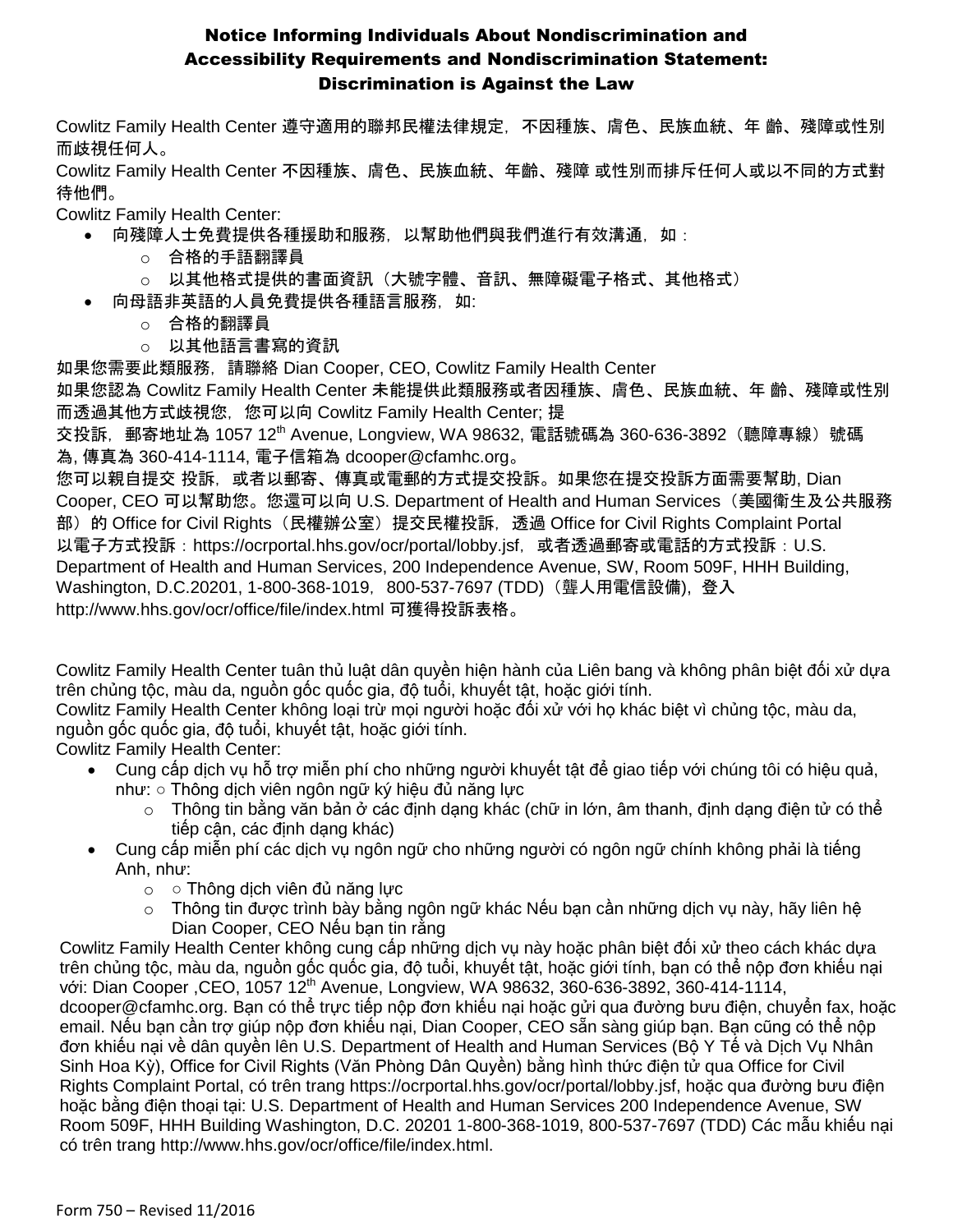Cowlitz Family Health Center 은(는) 관련 연방 공민권법을 준수하며 인종, 피부색, 출신 국가, 연령, 장애 또는 성별을 이유로 차별하지 않습니다.

Cowlitz Family Health Center 은(는) 인종, 피부색, 출신 국가, 연령, 장애 또는 성별을 이유로 누군가를 배제하거나 다른 방식으로 대우하지 않습니다.

### Cowlitz Family Health Center:

- 장애인들이 저희와 효과적으로 의사소통할 수 있도록 다음과 같은 무료 지원과 서비스를 제공합니다.
	- o 자격있는 수화 통역자
	- o 다른 형식의 서면 정보(큰 활자, 음성, 사용 가능한 전자 형식, 기타 형식)
	- 주로 사용하는 언어가 영어가 아닌 이들에게는 다음과 같은 무료 언어 서비스를 제공합니다. o 자격있는 통역자
		- o 다른 언어로 작성된 서면 정보 이러한 서비스가 필요하시면 Dian Cooper, CEO 에 연락하십시오.

Cowlitz Family Health Center 이(가) 인종, 피부색, 출신 국가, 연령, 장애 또는 성별을 이유로 이러한 서비스를 제공하지 않거나 다른 방식으로 차별했다고 생각하시는 경우Dian Cooper, CEO; 1057 12th Avenue, Longview, WA, 98632; 360-636-3892; 360-414-1114; dcooper@cfamhc.org. 으)로 연락하여 불만을 제기하실 수 있습니다. 직접 방문하거나 우편, 팩스 또는 이메일로 불만을 제기하실 수 있습니다. 불만 제기와 관련하여 도움이 필요하시면, Dian Cooper, CEO (으)로부터 지원을 받으실 수 있습니다. 또한 공민권 민원을 미국 Department of Health and Human Services(보건복지부), Office for Civil Rights(시민권 사무국)에 https://ocrportal.hhs.gov/ocr/portal/lobby.jsf에 있는 시민권 사무국 민원 포털을 통해 전자 방식으로 제출하거나 우편이나 전화로 제출할 수 있습니다. 주소 및 연락처는 다음과 같습니다. U.S. Department of Health and Human Services, 200 Independence Avenue, SW, Room 509F, HHH Building, Washington, D.C. 20201, 1- 800-368-1019, 800-537-7697 (TDD) 민원 양식은 http://www.hhs.gov/ocr/office/file/index.html에 있습니다.

Cowlitz Family Health Center соблюдает применимое федеральное законодательство в области гражданских прав и не допускает дискриминации по признакам расы, цвета кожи, национальной принадлежности, возраста, инвалидности или пола.

Cowlitz Family Health Center не исключает людей и не относится к ним по-разному из-за расы, цвета кожи, национальной принадлежности, возраста, инвалидности или пола. Cowlitz Family Health Center:

- Для эффективного взаимодействия предоставляет безвозмездную помощь и оказывает услуги людям с ограниченными возможностями, а именно:
	- o услуги квалифицированных сурдопереводчиков;
	- o письменную информацию в других форматах (крупный шрифт, аудио формат, доступные электронные форматы, прочие форматы).
	- Предоставляет бесплатные услуги перевода людям, для которых английский не является основным языком, а именно:
		- o услуги квалифицированных переводчиков;
		- o письменную информацию на других языках. Если вы нуждаетесь в таких услугах, обратитесь к Dian Cooper, CEO.

Если вы считаете, что в Cowlitz Family Health Center вам не предоставили указанных услуг или иным образом дискриминировали вас по признакам расы, цвета кожи, национальной

принадлежности, возраста, инвалидности или пола, вы можете подать жалобу: Dian Cooper, CEO; 1057 12th Avenue, Longview, WA, 98632; 360-636-3892; 360-414-1114; dcooper@cfamhc.org. Вы можете подать жалобу лично или отправить по почте, факсу или электронной почте. Если вам нужна помощь в подаче жалобы, вам поможет Dian Cooper, CEO Вы также можете подать жалобу о нарушении гражданских прав в U.S. Department of Health and Human Services (Министерство здравоохранения и социальных служб США), Office for Civil Rights (Управление по гражданским правам), в электронном виде через Office for Civil Rights Complaint Portal, доступный по ссылке: https://ocrportal.hhs.gov/ocr/portal/lobby.jsf, по почте или по телефону: U.S. Department of Health and Human Services 200 Independence Avenue, SW, Room 509F, HHH Building, Washington, D.C. 20201 (США), 1-800-368-1019, 800-537- 7697 (TDD), Бланки жалобы доступны по адресу: http://www.hhs.gov/ocr/office/file/index.html.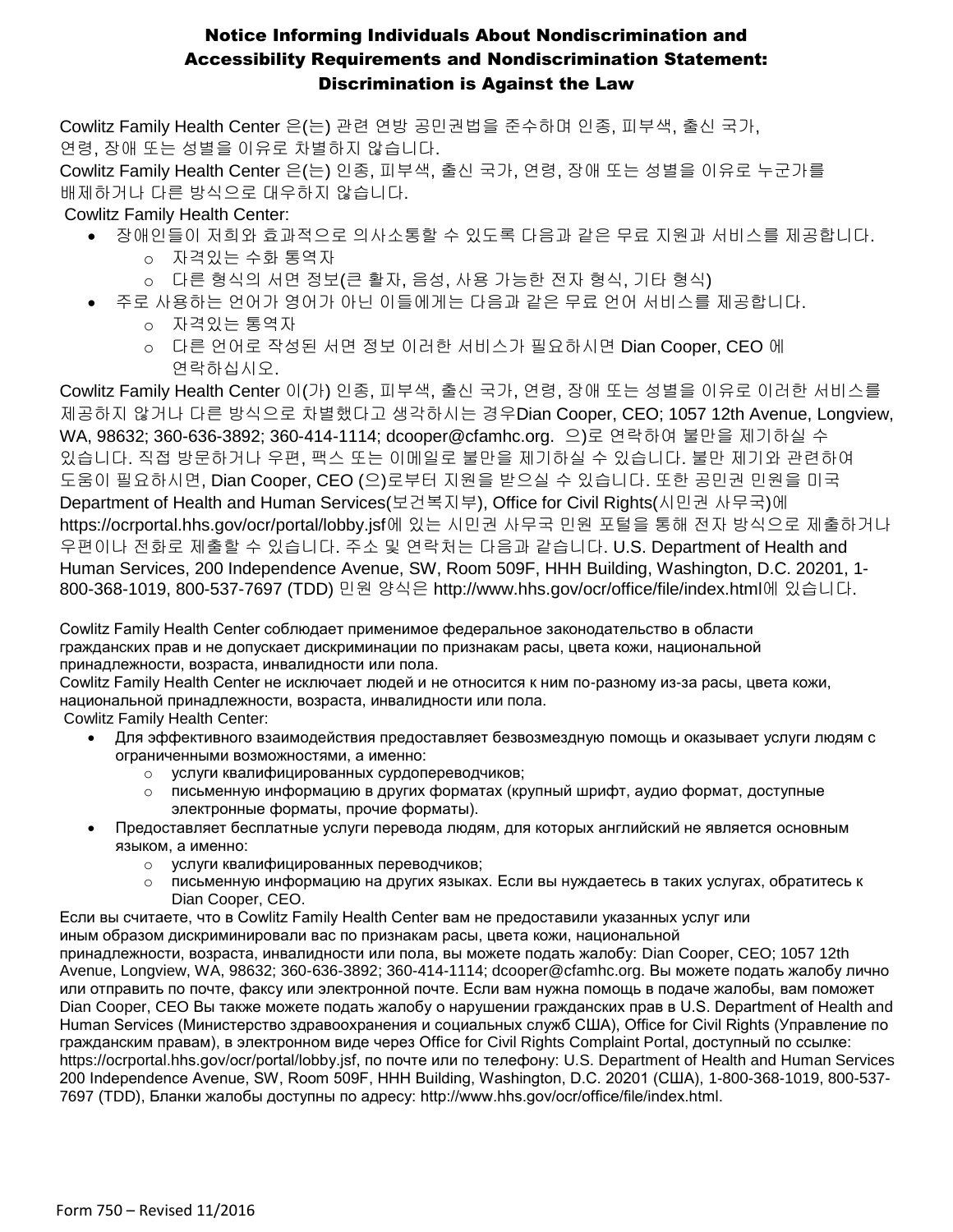Sumusunod ang Cowlitz Family Health Center sa mga naaangkop na Pampederal na batas sa karapatang sibil at hindi nandidiskrimina batay sa lahi, kulay, bansang pinagmulan, edad, kapansanan o kasarian.

Ang Cowlitz Family Health Center ay hindi nagtatangi ng mga tao o hindi nagpapakita ng ibang pakikitungo dahil sa lahi, kulay, bansang pinagmulan, edad, kapansanan o kasarian.

Ang Cowlitz Family Health Center ay:

- Nagbibigay ng mga libreng tulong at serbisyo sa mga taong may kapansanan upang mahusay silang makipagugnayan sa amin, gaya ng:
	- o Mga kwalipikadong interpreter ng sign language
	- o Nakasulat na impormasyon sa iba pang mga format (malaking print, audio, mga naaaccess na electronic na format, iba pang mga format)
- Nagbibigay ng mga libreng serbisyo sa wika sa mga taong hindi Ingles ang pangunahing wika, gaya ng:
	- o Mga kwalipikadong interpreter
		- $\circ$  Impormasyong nakasulat sa iba pang mga wika Kung kailangan mo ang mga serbisyong ito, makipagugnayan kay Dian Cooper, CEO.
- Kung naniniwala kang hindi naibigay ng Cowlitz Family Health Center ang mga serbisyong ito o

nandiskrimina ito sa ibang paraan batay sa lahi, kulay, bansang pinagmulan, edad, kapansanan o kasarian, maaari kang maghain ng karaingan sa: Dian Cooper, CEO; 1057 12th Avenue, Longview, WA, 98632; 360-636-3892; 360-414-1114; dcooper@cfamhc.org. Maaari kang maghain ng karaingan nang personal o sa pamamagitan ng koreo, fax o email. Kung kailangan mo ng tulong sa paghahain ng karaingan, narito si Dian Cooper, CEO upang tulungan ka. Maaari ka ring maghain ng reklamo sa mga karapatang sibil sa U.S. Department of Health and Human Services (Kagawaran ng Mga Serbisyong Pangkalusugan at Pantao ng U.S.), Office for Civil Rights (Tanggapan para sa Mga Karapatang Sibil), sa electronic na paraan sa Office for Civil Rights Complaint Portal, na makikita sa https://ocrportal.hhs.gov/ocr/portal/lobby.jsf, o sa pamamagitan ng koreo o telepono sa:U.S. Department of Health and Human Services, 200 Independence Avenue, SW

Room 509F, HHH Building, Washington, D.C. 20201, 1-800-368-1019, 800-537-7697 (TDD), Ang mga form ng reklamo ay makukuha sa http://www.hhs.gov/ocr/office/file/index.html.

Cowlitz Family Health Center дотримується чинних федеральних законів про цивільні права і не допускає дискримінації за ознакою раси, кольору шкіри, національного походження, віку, інвалідності чи статі. Cowlitz Family Health Center не відрізняє людей і не ставиться до них по-різному через їх расу, колір шкіри, національне походження, вік, інвалідність чи стать. Cowlitz Family Health Center:

- Для ефективної взаємодії надає безкоштовну допомогу та послуги людям з обмеженими можливостями, а саме:
	- o послуги кваліфікованих сурдоперекладачів;
	- o письмову інформацію в інших форматах (великий шрифт, аудіо, доступні електронні формати, інші формати).
	- Надає безкоштовні послуги перекладу людям, для яких англійська не є основною мовою, а саме:
		- o послуги кваліфікованих перекладачів;
		- o письмову інформацію іншими мовами. Якщо вам потрібні такі послуги, зверніться до Dian Cooper, CEO.

Якщо ви вважаєте, що у Cowlitz Family Health Center вам не надали таких послуг або іншим чином дискримінували вас за ознакою раси, кольору шкіри, національного походження, віку, інвалідності чи статі, ви можете подати скаргу: Dian Cooper, CEO; 1057 12th Avenue, Longview, WA, 98632; 360-636- 3892; 360-414-1114; dcooper@cfamhc.org. Ви можете подати скаргу особисто, відправити її поштою, факсом чи електронною поштою. Якщо вам потрібна допомога із поданням скарги, зверніться до Dian Cooper, CEO. Ви також можете подати скаргу про порушення громадянських прав до .S. Department of Health and Human Services (Міністерства США з питань охорони здоров'я та соціальних служб), Office for Civil Rights (Управління з цивільних прав), в електронному вигляді через Office for Civil Rights Complaint Portal, доступний за посиланням https://ocrportal.hhs.gov/ocr/portal/lobby.jsf, поштою чи по телефону: U.S. Department of Health and Human Services, 200 Independence Avenue, SW, Room 509F, HHH Building, Washington, D.C. 20201, 1-800-368-1019, 800-537-7697 (TDD), Форми для подання скарг доступні за посиланням: http://www.hhs.gov/ocr/office/file/index.html.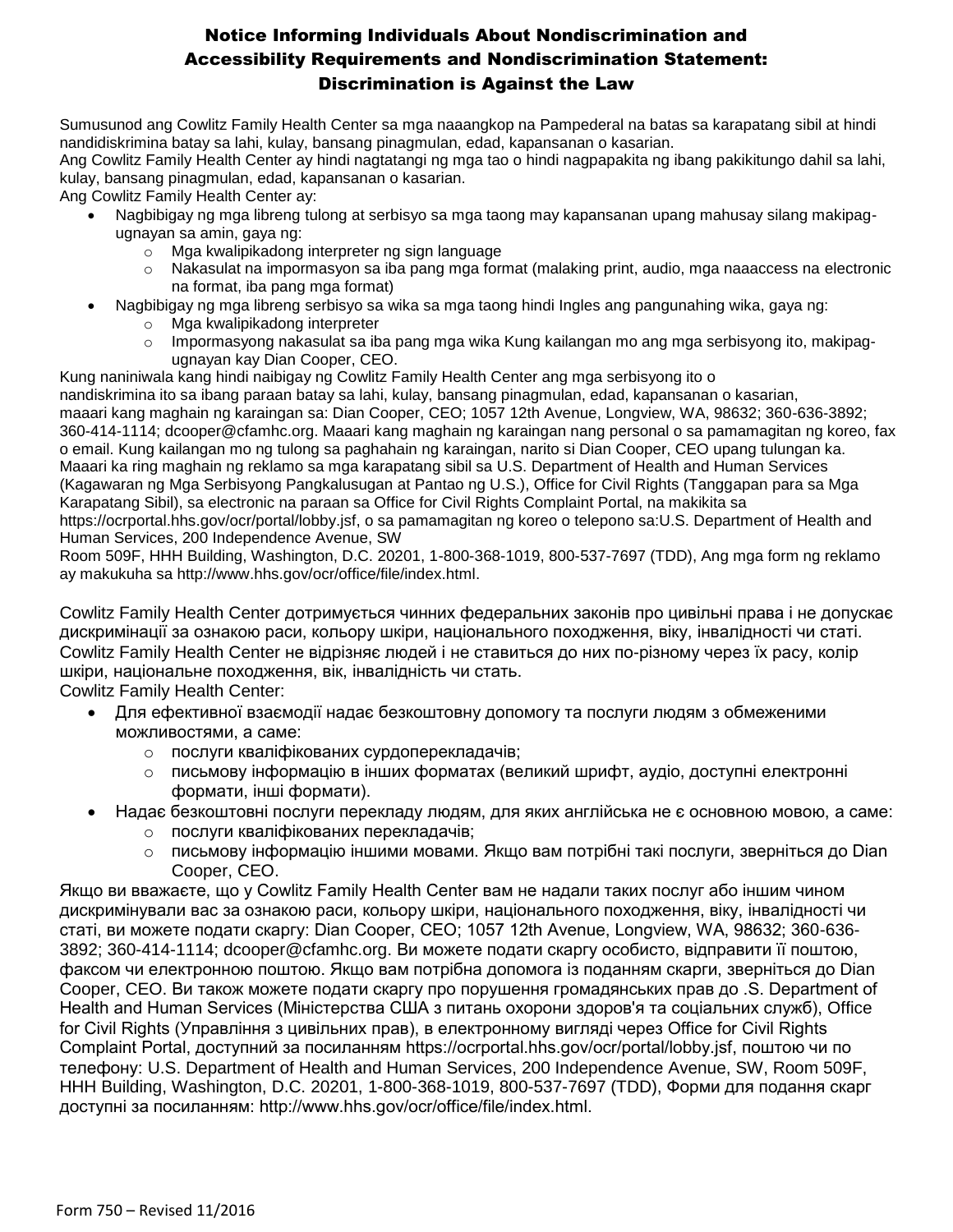Cowlitz Family Health Center は適用される連邦公民権法を遵守し、人種、肌の色、出 身国、年齢、障害、また は性別に基づく差別をいたしません。

Cowlitz Family Health Center は人種、肌の色、出身国、年齢、障害、または性別を理由として人を排除したり 、異な る扱いをいたしません。

Cowlitz Family Health Center:

- 効果的にコミュニケーションを図るため、障害のある人に以下の支援やサポー トを無料で提供いたし ます。
	- o 資格ある手話通訳者 その他形式の文字情報(大きな活字、音声信号、手軽な電子形式、そ の 他)
- 英語を母語としない人へ以下の言語サービスを無料で提供いたします。
	- o 資格ある通訳者 英語以外の言語で書かれた情報 これらのサービスを必要とされる場合は、 Dian Cooper, CEOまで ご連絡ください。

Cowlitz Family Health Centerがこれらのサービスの提供を怠ったり、人種、肌の色、 出身国、年齢、障害、ま たは性別に基づいた何らかの方法で差別したと思われる場合、 こちらまで苦情を申し立てることができます :Dian Cooper, CEO; 1057 12th Avenue, Longview, WA, 98632; 360-636-3892; 360-414-1114; dcooper@cfamhc.org.。 苦情の申し立ては、直接、または郵便、ファックス、メールで行 うことができます。苦情を申し立てるにあ たり援助が必要な場合は、Dian Cooper, CEO がお手伝いいたします。 また、公民権に関する苦情は、U.S. Department of Health and Human Services(保 健社会福祉省)のOffice for Civil Rights(公民権局)へ、Office for Civil Rights Complaint Portal https://ocrportal.hhs.gov/ocr/portal/lobby.jsfから電子申請するか、以下へ郵便または 電話で申し立てることもできます: U.S.Department of Health and Human Services 200 Independence Avenue, SW Room 509F, HHH Building Washington, D.C.20201 1-800-368-1019, 800-537-7697 (TDD) 苦情申立書は http://www.hhs.gov/ocr/office/file/index.htmlよりダウンロードいただけます。

Cowlitz Family Health Center የፌደራል ሲቪል መብቶችን መብት የሚያከብር ሲሆን በዘር፣ በቆዳ በቀለም ፣በዘር ሃረግ፣ በኣካል ብቃት፣ ወይም በጾታ መድልዎ ኣይፈጽምም።

Cowlitz Family Health Center ሰዎችን በዘር፡ በቆዳ ቀለም፣ በዘር ሃረግ፣ በእድሜ፣ በኣካል ጉዳት ወይም በጾታ ማንንም ሰው ኣያገልም፤ ወይም በተለየ ሁኔታ አይመለከትም

Cowlitz Family Health Center:

- የኣካል ጉዳት ያለባቸውን ሰዎች ከእኛ ጋር እንዲግባቡ ለማስቻል የነጻ እርዳታ እና ኣገልግሎት ይሰጣል። ይህም ማለት :
	- o ብቃት ያላቸው የምልከት ቛንቛ ተርጓሚዎች
	- o በተለያዩ መልኮች የተዘጋጁ የጽሁፍ መረጃዎች (ተልቅ ያሉ የህትመት ጽሁፎች፡ ኦዲዮ፡ በቀላሉ መገኘት የሚችሉ የኤሌክትሮኒክ ፎርማቶች፣ ሌሎች ፎርማቶች)
- የመጀመሪያ ቋንቋቸው እንግሊዘኛ ላልሆነ ነጻ የትርጉም ኣገልግሎቶች ይሰጣል፤ ይህም ማለት:
	- o ብቃት ያላቸው ተርጓሚዎች

o በሌሎች ቋንቋዎች የተዘጋጁ መረጃዎች ይህንን ኣገልግሎት የሚፈልጉ ከሆነ ወደ ሚከተለ ኣድራሻ ይጠይቁ Dian Cooper, CEO. Cowlitz Family Health Center እነዚህን ኣገልግሎቶችን ማግኘት ተከልክያለው ወይም በተለያየ ምክኒያት ማለትም በዘሬ፡ በቆዳ ቀለሜ፣ በዘር ሃረግ፣ በእድሜ፣ ኣካል ጉዳተኛ ስለሆንኩ፣ ወይም በጾታዬ ምክኒያት መድልዎ ደርሶብኛል የሚል ኣመለካከት ካልዎት ያልዎትን ቅሬታ ወደሚከተለው ኣድራሻ ይላኩ Dian Cooper, CEO; 1057 12th Avenue, Longview, WA, 98632; 360-636-3892; 360-414-1114; dcooper@cfamhc.org. ያልዎትን ቅሬታ በኣካል ወይም በደብዳቤ፣ በፋክስ ወይም በኢ-ሜይል ማቅረብ ይችላሉ። ቅሬታዎን በጽሁፍ ማቅረብን በሚመለከት እርዳታ ቢያስፈልግዎት Cowltiz Family Health Center እገዛ ማግኘት ይችላሉ። የሲቪል መብቶችን ጥሰት ተፈጽሞብኛል ብለው በጽሁፍ ወደ U.S. Department of Health and Human Services, Office for Civil Rights (ዩ ኤስ ዲፓርትመንት ኦፍ ሄልዝ ኤንድ ሂዩማን ሰርቪስስ)፣ Office for Civil Rights (ኦፊስ ፎር ሲቪል ራይትስ)፣ በኤሌክትሮኒካዊ መንገድ ወደ Office for Civil Rights Complaint Portal በሚከተለው አድራሻ ኣቤቱታ ማቅረብ ወይም ማመልከት ይችላሉ፡https://ocrportal.hhs.gov/ocr/portal/lobby.jsf ወይም በደብዳቤ ወይም በስልክ ወደሚከተለው ኣድራሻ ኣቤቱታዎን ማቅረብ ይችላሉ: U.S. Department of Health and Human Services, 200 Independence Avenue, SW, Room 509F, HHH Building, Washington, D.C. 20201, 1-800-368-1019, 800-537- 7697 (መስማት ለተሳናቸው) ክስ ማቅረቢያ ፎርሞችን በሚከተለው ድህረ-ገጽ ላይ ማግኘት ይችላሉ http://www.hhs.gov/ocr/office/file/index.html.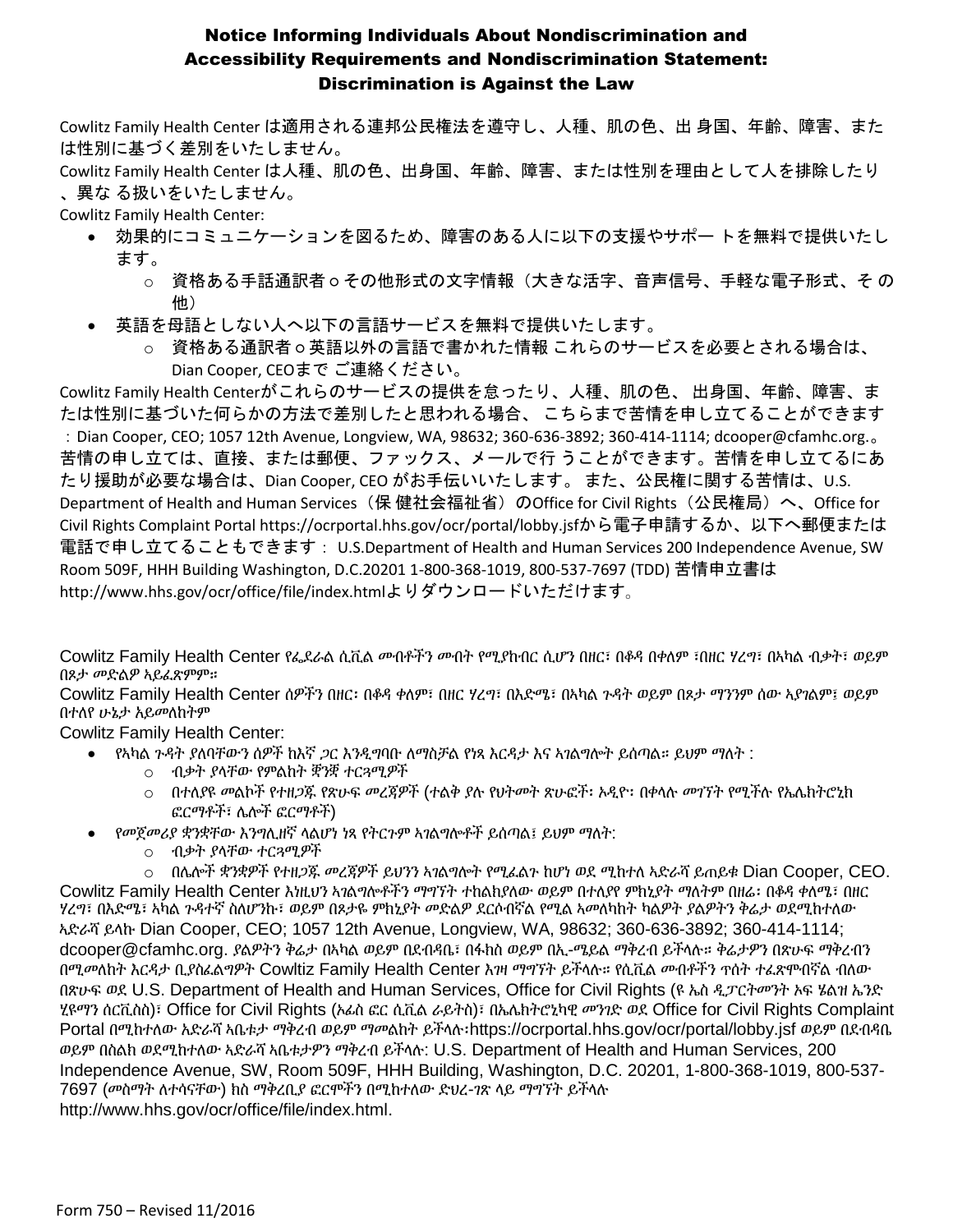نوع أو اإلعاقة أو السن أو الوطني األصل أو اللون أو العرق أساس على يميز وال بها المعمول الفدرالية المدنية الحقوق بقوانينCenter Health Family Cowlitz يلتزم يستبعد ال .الجنس

 .الجنس نوع أو اإلعاقة أو السن أو الوطني األصل أو اللون أو النوع بسبب مختلف نحو على يعاملهم أو األشخاص Center Health Family Cowlitz :Cowlitz Family Health Center

- :مثل معنا، فعالة بصورة للتواصل اإلعاقات ذوي من أللشخاص مجانية وخدمات مساعدات يوفر
	- مؤهلين إشارة لغة مترجمي o
		- التنسيقات من ذلك وغير متيسرة، إلكترونية تنسيقات صوتية، مواد كبيرة، بأحرف مطبوعة( أخرى بتنسيقات كتابية معلومات o
- :مثل اإلنجليزية، ليست األساسية لغتهم الذين أللشخاص مجانية لغوية خدمات يوفر
	- مؤهلين مترجمين o
		- أن تعتقد كنت إذا CEO ,Cooper Dian بـ اتصل الخدمات، لهذه بحاجة كنت إذا أخرى بلغات مكتوبة معلومات o

,Dian Cooper :إلى بشكوى تتقدم أن يمكن الجنس، أو اإلعاقة أو السن أو الوطني األصل أو اللون أو العرق أساس على أخرى بطريقة ميز أو الخدمات تلك توفير في أخفق قد CEO; 1057 12th Avenue, Longview, WA, 98632; 360-636-3892; 360-414-1114; dcooper@cfamhc.org.يمكن أن تتقدم بشكوى بشكوى تتقدم أن أيضا يمكن .لمساعدتك متاح CEO ,Cooper Dian فإن بشكوى، التقدم في للمساعدة بحاجة كنت إذا .اإللكتروني البريد أو بالفاكس أو بالبريد أو شخصيا الحقوق مكتب Rights Civil for Office( مكتب ، )والبشرية الصحية الخدمات وزارة )Services Human and Health of Department لوزارة إلكترونيا المدنية)، من خالل مكتب for Office ً ً ً أو https://ocrportal.hhs.gov/ocr/portal/lobby.jsf الرابط على ،المتوفر Civil Rights Complaint Portal بالبريد أو الهاتف على: U.S. Department of Health and Human Services 200 Independence Avenue, SW Room 509F, HHH ,1019-863-800-1 7697-537-800( رقم هاتف الصم والبكم( 20201 .C.D ,Washington Building .http://www.hhs.gov/ocr/office/file/index.html الرابط على الشكاوى نماذج ت

Cowlitz Family Health Center ਲਾਗੂਸਘੀ ਨਾਗਗਰਕ ਹਕ ਦੇਕਾਨਨ ਦੀ ਪਾਲਣਾ ਕਰਦੀ ਹੈਅਤੇਨਸਲ, ਰਗ, ਰਾਸ਼ਟਰੀ ਮੂਲ, ਉਮਰ, ਅਸਮਰਥਤਾ, ਜ

#### ਿਲਗ 'ਤੇ ਅਧਾਰ 'ਤੇ ਿਵਤਕਰਾ ਨਹ ਕਰਦੀ ਹੈ।

Cowlitz Family Health Center ਨਸਲ, ਰਗ, ਰਾਸ਼ਟਰੀ ਮੂਲ, ਉਮਰ, ਅਸਮਰਥਤਾ, ਜ ਿਲਗ ਦੇ ਕਾਰਨ ਲਕ ਨ ਬਾਹਰ ਨਹ ਕਰਦੀ ਜ ਉਹਨ ਨਾਲ

#### ਵਖਰਾ ਿਵਹਾਰ ਨਹ ਕਰਦੀ ਹੈ।  $\mathring{\circ}$  .

Cowlitz Family Health Center:

- ਅਸਮਰਥਤਾ ਵਾਲੇ ਲੋਕ ਨੂੰ ਮੁਫਤ ਸਹਾਇਕ ਉਪਕਰਣ ਅਤੇ ਸੇਵਾਵ ਮੁਹੱਈਆ ਕਰਦੀ ਹੈ ਤ ਜੋ ਉਹ ਸਾਡੇ ਨਾਲ ਪ ਭਾਵੀ ਤਰੀਕੇ ਨਾਲ ਗੱਲਬਾਤ ਕਰ ਸਕਣ, ਿਜਵਿਕ:
	- $\circ$ ਾ ਯੋਗਤਾ ਪ ਾਪਤ ਇਸਾਿਰਆਂ ਦੀ ਭਾਸ਼ਾ ਦੇ ਇੰਟਰਿਪ ਟਰ
	- o ਦੂਜੇ ਰੂਪ (ਵੱਡੇ ਅੱਖਰ, ਆਡੀਓ, ਪਹੁੰਚਯੋਗ ਇਲੈਕਟ ੋਿਨਕ ਫਾਰਮੇਟ, ਹੋਰ ਫਾਰਮੇਟ) ਿਵੱਚ ਿਲਖਤੀ ਜਾਣਕਾਰੀ
- ਉਹਨ ਲੋਕ ਨੂੰ ਮੁਫਤ ਭਾਸ਼ਾ ਸੇਵਾਵ ਮੁਹੱਈਆ ਕਰਦੀ ਹੈ ਿਜਨ ਦੀ ਮੁੱਖ ਭਾਸ਼ਾ ਅੰਗ ੇਜ਼ੀ ਨਹ ਹੈ, ਿਜਵ ਿਕ:
	- o ਯੋਗਤਾ ਪ ਾਪਤ ਦੁਭਾਸ਼ੀਏ
	- o ਦੂਜੀਆਂ ਭਾਸ਼ਾਵ ਿਵੱਚ ਿਲਖੀ ਜਾਣਕਾਰੀ ਜੇ ਤੁਹਾਨ ਇਹਨ ਸੇਵਾਵ ਦੀ ਲੜ ਹੋਵੇ, ਤ ੂੰ ੋDian Cooper, CEO ਨਾਲ ਸਪਰਕ ਕਰੋ ੰ ਜੇ ਤਹਾਡਾ ਮਨਣਾ ਹੈ ਿਕ

ਨਸਲ, ਰਗ, ਰਾਸ਼ਟਰੀ ਮੂਲ, ਉਮਰ, ਅਸਮਰਥਤਾ, ਜ $\;$ ਿਲਗ ਦੇ ਆਧਾਰ 'ਤੇ ਇਹ ਸੇਵਾਵ ਮੁਹਈਆ ਕਰਨ ਿਵਚ ਅਸਫਲ ਰਹੀ ਹੈ ਜ $\;$  ਇਸ ਨ ਿਕਸੇ ਹੋਰ ਤਰੀਕੇ ਨਾਲ ਿਵਤਕਰਾ ਕੀਤਾ ਹੈ ਤ<sub>ੁ</sub>ਤਸ ਇਹਨ ਕੋਲ ਿਸ਼ਕਾਇਤ ਦਾਇਰ ਕਰ ਸਕਦੇ ਹੋ: Dian Cooper, CEO; 1057 12th Avenue, Longview, WA, 98632; 360-636-3892; 360-414-1114; dcooper@cfamhc.org. ਤੁਸ ੰੱੱ ਿਵਅਕਤੀਗਤ ਤੌਰ 'ਤੇ ਜ ਡਾਕ, ਫੈਕਸ, ਜ ਈਮੇਲ ਦੁਆਰਾ ਿਸ਼ਕਾਇਤ ਦਾਇਰ ਕਰ ਸਕਦੇ ਹੋ। ਜ ਤੁਹਾਨ ਿਸ਼ਕਾਇਤ ਦਾਇਰ ਕਰਨ ਿਵਚ ਮਦਦ ਦੀ ਲੜ ਹੋਵੇ, ਤ Dian Cooper, CEO ਮਦਦ ਕਰਨ ਲਈ ਉਪਲਬਧ ਹੈ। ੇ ੂੰ ੋਤਸ ਨਾਗਿਰਕ ਹੱਕ ਦੀ ਿਸ਼ਕਾਇਤ U.S. Department of Health and Human Services (ਅਮਰੀਕਾ ਦਾ ਿਸਹਤ ਅਤੇ ਮਨੱ ੁਖੀ ਸੇਵਾਵ ਦ ੇ ਿਵਭਾਗ), Office for Civil Rights (ਨਾਗਿਰਕ ਹਕ ਦੇ ਆਿਫਸ) ਕੋਲ ਵੀ ਦਾਇਰ ਕਰ ਸਕਦੇ ਹੋ, ਇਲਕਟ ੋਿਨਕ ਰੂਪ ਿਵਚ Office for Civil Rights ਦੇ Complaint Portal 'ਤੇ, ਜ ਿਕ https://ocrportal.hhs.gov/ocr/portal/lobby.jsf 'ਤੇ ਉਪਲਬਧ ਹੈ, ਜ ਡਾਕ ਜ ਫੋਨ ਰਾਹ ਇਸ ਪਤੇ 'ਤੇ: ੱ ੈ ੱ ੋU.S. Department of Health and Human Services 200 Independence Avenue, SW Room 509F, HHH Building Washington, D.C. 20201 1-800-368-1019, 800-537-7697 (TDD) ਿਸ਼ਕਾਇਤ ਫਾਰਮ

#### http://www.hhs.gov/ocr/office/file/index.html'ਤੇਉਪਲਬਧ ਹਨ।

Cowlitz Family Health Center erfüllt geltenden bundesstaatliche Menschenrechtsgesetze und lehnt jegliche Diskriminierung aufgrund von Rasse, Hautfarbe, Herkunft, Alter, Behinderung oder Geschlecht ab. Cowlitz Family Health Center lehnt den Ausschluss oder die unterschiedliche Behandlung von Menschen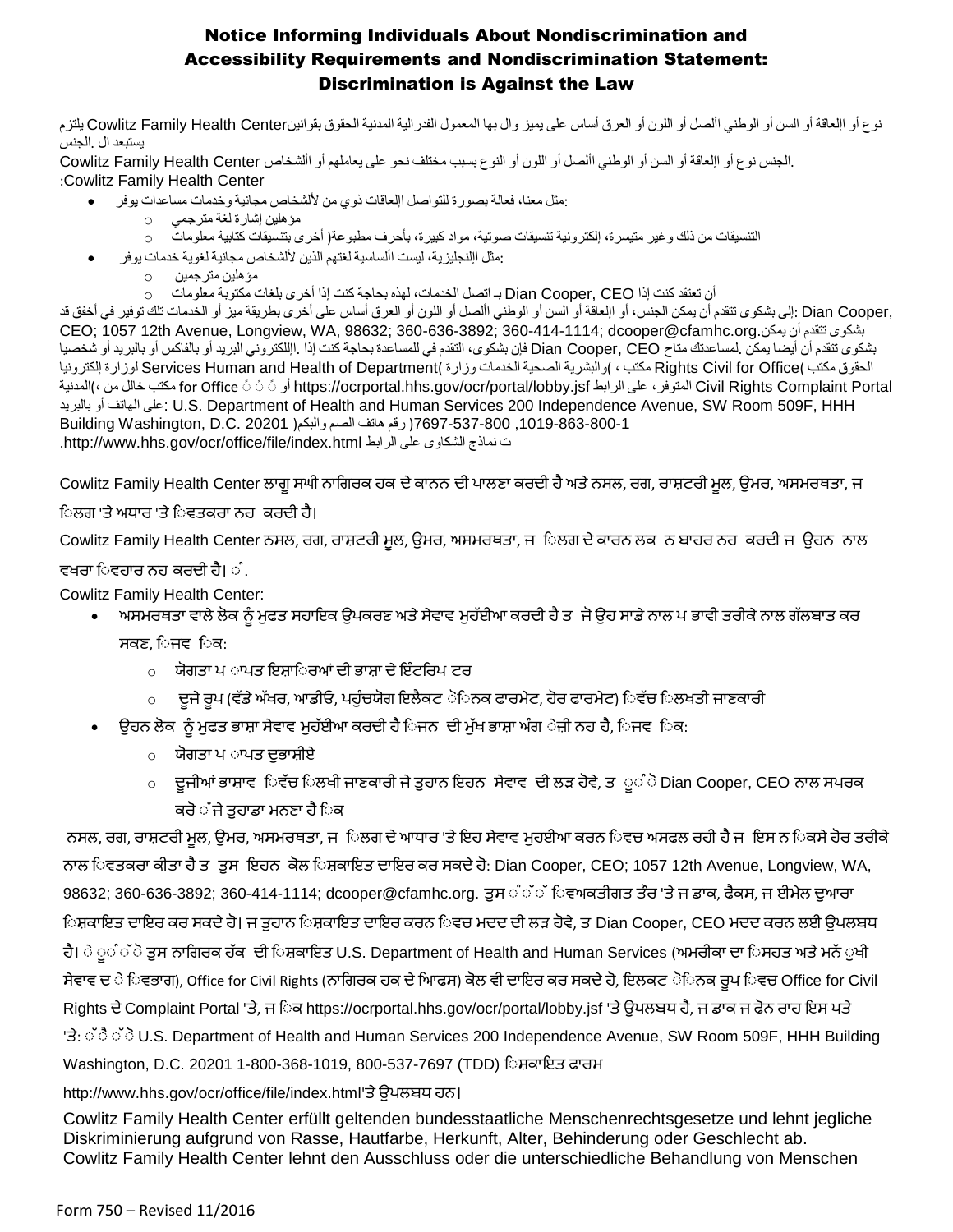aufgrund von Rasse, Hautfarbe, Herkunft, Alter, Behinderung oder Geschlecht ab. Cowlitz Family Health Center:

- Bietet kostenlose Hilfe und Dienstleistungen für Menschen mit Behinderung zur effektiven Kommunikation, wie z. B.:
	- o Qualifizierte Gebärdensprachen-Dolmetscher
	- o Schriftliche Informationen in anderen Formaten (große Ausdrucke, Audio, zugängliche elektronische Formate, sonstige Formate)
- Bietet kostenlose Sprachdienste für Menschen, deren Hauptsprache nicht Englisch ist, wie z. B.:
	- o Qualifizierte Dolmetscher
	- o Schriftliche Informationen in anderen Sprachen Sollten Sie diese Dienstleistungen benötigen, so wenden Sie sich an Dian Cooper, CEO.

Sollten Sie der Ansicht sein, dass Cowlitz Family Health Center es versäumte, diese Dienstleistungen anzubieten, oder auf sonstige Weise aufgrund von Rasse, Hautfarbe, Herkunft, Alter, Behinderung oder Geschlecht diskriminierte, so können Sie eine Beschwerde einreichen bei: Dian Cooper, CEO; 1057 12th Avenue, Longview, WA, 98632; 360-636-3892; 360-414-1114; dcooper@cfamhc.org. Sie können eine Beschwerde persönlich oder per Post, Fax oder E-Mail einreichen. Sollten Sie Hilfe beim Einreichen einer Beschwerde benötigen, so steht Ihnen Dian Cooper gerne zur Verfügung.

Cowlitz Family Health Center ປະຕິບັດຕາມກົດໝາຍວ່າດ້ວຍສິດທິພົນລະເມືອງຂອງຣັຖບານກາງ ທີ່ບັງຄັບໃຊ້ ແລະບໍ່ຈຳແນກບຸກຄົນໂດຍອີງໃສ່ພື້ນຖານດ້ານ ເຊື່ອຊາດ, ສີຜິວ, ຊາດກຳເນີດ, ອາຍຸ, ຄວາມພິການ, ຫຼື ເພດ. Cowlitz Family Health Center ບໍ່ຈ່າແນກບຸກຄົນ ຫຼື ປະຕິບັດຕໍ່ພວກ ເຂົາໂດຍແຕກຕ່າງດ້ວຍເຫດຜົນດ້ານ ເຊື່ອຊາດ, ສີຜິວ, ຊາດກຳເນີດ, ອາຍ, ຄວາມພິການ, ຫື ເພດ.

Cowlitz Family Health Center

- ໃຫ້ການຊ່ວຍເຫຼືອ ແລະການບໍລິການ ໂດຍບໍ່ເສັງຄ່າ ແກ່ບຸກຄົນທີ່ພິການ ເພື່ອ ໃຫ້ສາມາດສື່ສານກັບພຸວກເຮົາໄດ້ຢ່າງມີປະສິດທິພາບ, ເຊັ່ນ:
	- ⊙ ນາຍພາສາໃບ້ທີມີຄຸນສົມບັດເໝາະສົມ
	- $\,\circ\quad$  ຂໍ້ມູນທີ່ເປັນລາຍລັກອັກສອນໃນຮູບແບບອື່ນໆ (ເຊັ່ນ ຕົວພິມໃຫຍ່, ເທັບ ບັນທຶກ, ຮູບແບບ ອິເລັກໂຕຣນິກທີເຂົ້າເຖິງໄດ້, ຮູບແບບອື່ນໆ)
- ໃຫ້ບໍລິການດ້ານພາສາໂດຍບໍ່ເສັງຄ່າ ແກ່ບຸກຄົນທີ່ພາສາຫຼັກຂອງເຂົາເຈົ້າບໍ່ ແມ່ນພາສາອັງກິດ, ເຊັ່ນ:
	- o ນາຍພາສາ ່ທມ ຄຸ ນສົມບັດເໝາະສົມ
	- $\,\circ\,\,$  ຂໍ້ມູນທີ່ຂຽນໃນພາສາອື່ນ ຖ້າວ່າ ທ່ານຕ້ອງການບໍລິການເຫຼົ່ານີ້, ຈົ່ງຕິດຕໍ່ Dian Cooper, CEO ຖ້າວ່າ ທ່ານເຊືອວ່າ

Cowlitz Family Health Center ບໍ່ໃຫ້ການບໍລິການເຫຼົ່ານີ້ ຫຼື ຈຳ ແນກໃນທາງອື່ນ ໂດຍອີງໃສ່ພື້ນຖານດ້ານເຊື່ອຊາດ, ສີຜິວ, ຊາດກຳເນີດ, ອາຍຸ, ຄວາມພິການ, ຫຼື ເພດ, ທ່ານສາມາດຍືນເລື່ອງຮ້ອງທຸກກັບ: Dian Cooper, CEO; 1057 12th Avenue, Longview, WA, 98632; 360-636-3892; 360-414-1114; dcooper@cfamhc.org.. ທ່ານສາມາດຍືນ ເລືອງຮ້ອງທຸກດ້ວຍຕົນເອງ ຫຼື ໂດຍທາງຈົດໝາຍ, ແຟກຊ໌, ຫື ອີເມວ. ຖ້າວ່າ ທ່ານຕ້ອງການ ຄວາມຊ່ວຍເຫຼືອໃນການປະກອບຄຳຮ້ອງທຸກ, Dian Cooper, CEO ແມ່ນພ້ອມ ຊ່ວຍເຫຼືອທ່ານ. ນອກຈາກນີ້ ທ່ານຍັງສາມາດຮ້ອງທຸກດ້ານສິດທິພົນລະເມືອງໄດ້ກັບທາງ U.S. Department of Health and Human Services (ກະຊວງປະຊາສົງເຄາະແລະສຸຂະພາບຂອງສະຫະຣັຖ), Office for Civil Rights (ຫ້ອງ ການສິດທິພົນລະເມືອງ), ໂດຍທາງອິເລັກໂຕຣນິກ ຜ່ານ Office for Civil Rights Complaint Portal, ຊຶ່ງມີ ໃຫ້ທີ່ເວັບໄຊ https://ocrportal.hhs.gov/ocr/portal/lobby.jsf, ຫຼື ໂດຍທາງໄປສະນີ ຫຼື ທາງໂທຣະສັບ ທີ: U.S. Department of Health and Human Services 200 Independence Avenue, SW Room 509F, HHH Building Washington, D.C. 20201 1- 800-368-1019, 800-537-7697 (TDD) ຟອມຄຳຮ້ອງທຸກມີໃຫ້ທີເວັບໄຊ http://www.hhs.gov/ocr/office/file/index.html.

Cowlitz Family Health Center ได้ปฏิบัติตามรัฐบัญญัติด้านสิทธิ์ที่เหมาะสม และไม่ได้มีการแบ่งแยกทางชาติพันธุ์ สีผิว เชื้อชาติ อายุ ความทุพพลภาพ หรือเพศ Cowlitz Family Health Center ไม่ได้กีดกนผู้คน หรือเลือกปฏิบัติตามชาติพันธุ์สีผิว เชืััั้อชาติอายุความทุพพลภาพ หรือเพศ Cowlitz Family Health Center: